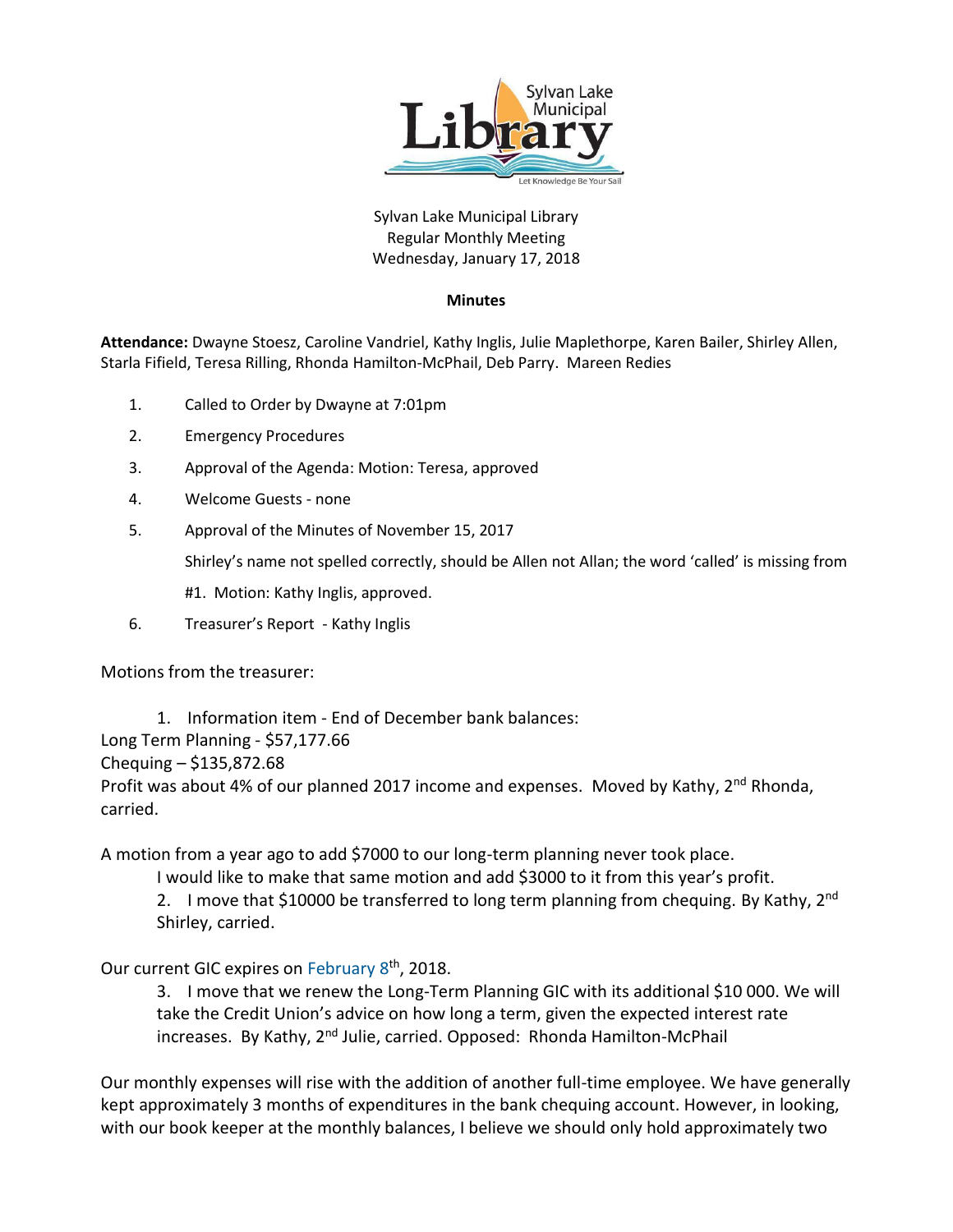months in chequing and put a third month's amount in a short term GIC of 3 months that is easily accessible but will make a small amount of interest.

- 4. I move that we transfer \$30 000 to a short term, 3-month GIC, with no fees attached, at Servus Credit Union. By Kathy, 2<sup>nd</sup>: Rhonda, carried.
- 7. Librarian's Report Caroline Vandriel. Added to the one submitted:

Caroline was writing grants today; one for summer bi-lingual program grant. Problems re: new full-time staff position with various issues with two employees applying for position. Caroline invited Kathy Inglis to sit in on interviews; Cathy Lichtenwald came in as the staff person to fill this position. Some staff shuffling will take place because of a mat leave so a second grant for summer staff relief was filled out today. If this second grant comes through, the budget will be OK, otherwise it may be stretched a bit.

- 8. Open Issues
	- a) Budget 2018 Approval by council January 8
	- b) Outside ashcan update: installed. Old one needs removed.
	- c) Audit 2017. Started & on-going. New procedures are being recommended; to be thought through.
	- d) New position filled: Cathy Lichtenwald
- 9. New Items
	- a) Closures in 2018. Staff holiday payouts will be changed according to new gov't policy. Christmas stat holidays will be Dec 24th, 25th & Dec 26<sup>th</sup>, Dec 31st<sup>t</sup> & Jan 1<sup>st</sup>, Easter stat holidays will be March 30 & April 1<sup>st</sup>.
	- b) Read for 15: Jan 26 & 27<sup>th</sup> combining with 1 day (Jan 27<sup>th</sup> only) offering 50% off memberships. Moved by Deb, 2<sup>nd</sup> by Starla, Carried.
	- c) XOX party: Invitation only or name on the list.
	- d) One day only, library membership sale, 50% off? See # 9b.
	- e) Policy review: Schedule reviews/updates, Non-Member Fee

# Town of Sylvan Lake Library Board

# **Service Policy: Non-Member Fees**

In accordance with the Sylvan Lake Municipal Library's membership agreement with Parkland Regional Library, the Sylvan Lake Municipal Library will issue or renew memberships to residents of non-participating municipalities for a \$60 non-member fee.

The non-member fee will be shared equally between the Sylvan Lake Municipal Library and the Parkland Regional Library Board.

Sylvan Lake Municipal Library staff reserve the right to request proof of residence.